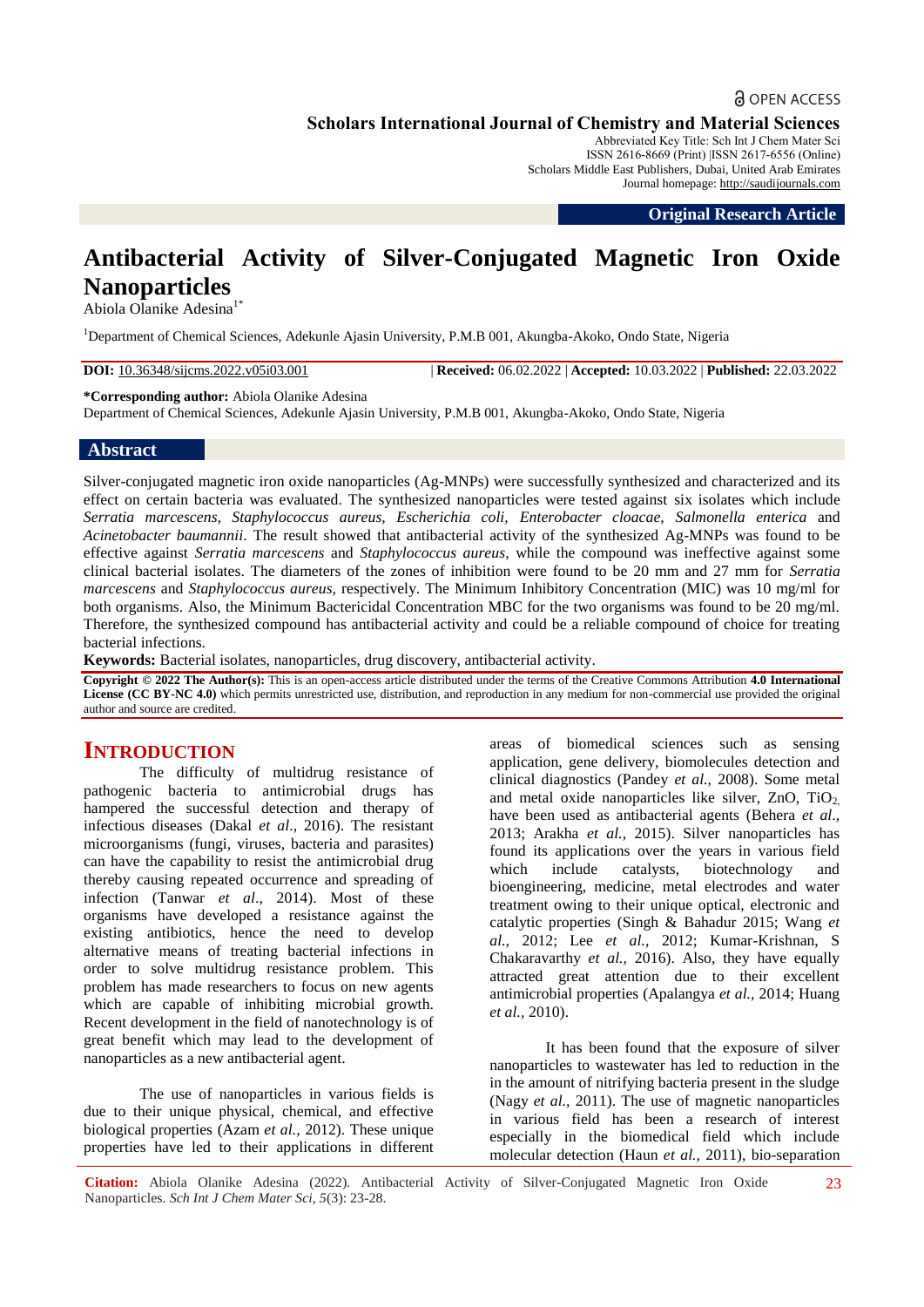(Lee *et al*., 2018; Fatima & Kim 2017), drug delivery (El-Boubbou *et al*., 2017; Wahajuddin & Arora 2012; Xiong *et al*., 2018), hyperthermia (Guardia *et al*., 2012; Hilger 2013) and MRI (Rümenapp *et al.,* 2012; McGrath *et al.,* 2017). In present study, Ag-MNPs were successfully synthesized and characterized by EDXRF and XRD. In this study, Ag-MNP was tested against six selected bacterial species and their antimicrobial activity was evaluated.

# **MATERIALS AND METHODS**

## **Chemicals and Reagents**

Silver nitrate  $(AgNO_3 > 99.7\%)$ , Ferric chloride hexahydrate  $(FeCl<sub>3</sub>.H<sub>2</sub>O; technical grade)$ ferrous chloride tetrahydrate  $(FeCl<sub>2</sub>.4H<sub>2</sub>O)$  technical grade), trisodium citrate dehydrate (Na<sub>3</sub>C<sub>6</sub>H<sub>5</sub>O<sub>7</sub>, >99%) technical grade) were purchased from Sigma Aldrich, Ammonia solution (NH4OH; 28%) were purchased from Sigma Aldrich. All the reagents were used as received. High purity deionized water was used throughout the experiments.

#### **Preparation of Magnetic Nanoparticles (MNPs)**

Magnetic nanoparticles (MNPs) was prepared through conventional in situ co-precipitation method using aqueous solution of ferric  $(Fe<sup>3+</sup>)$  and ferrous  $(Fe^{2+})$  ions at 2:1 mole ratio of  $Fe^{3+}$ :  $Fe^{2+}$ . Typically, FeCl<sub>3</sub>.6H<sub>2</sub>O (64.8 mmol) and FeCl<sub>2</sub>.4H<sub>2</sub>O (32.4 mmol) were dissolved in 300 mL of absolute ethanol and water (v:v: 1:2) the mixture was stirred at  $80^{\circ}$ C for 30 miniutes. Then 15 mL ammonia (NH<sub>3</sub>.H<sub>2</sub>O) was added to the mixture drop wise and the reaction was stirred for another 30 minutes. 2 mM of trisodium citrate (0.05g in 20ml) was directly added into the solution and allowed to stir for another 30minutes. The black crude magnetic nanoparticles were recovered magnetically, and the slurry was washed three times with deionized water and ethanol. The magnetic nanoparticles were then dried in the oven for 24 hours. The magnetic nanoparticles are represented as MNP.

#### **Preparation of Silver Coated Magnetic Nanoparticles (Ag-MNPs)**

About 1% (w/v) of magnetic nanoparticles was sonicated for one hour, to form a homogenous solution The solution was further stirrer for few minutes and 0.25g of silver nitrate was directly added to the solution and it was allowed to stir for 30 minutes at room temperature (Solution A). To a separate beaker, a solution of trisodium citrate was prepared (1.8 g into 50 ml of water). The already prepared trisodium citrate solution was added to solution A. The solution was allowed to stir for 60 minutes. The nanoparticles were recovered magnetically, and washed three times with deionized water and ethanol. The nanoparticles were then dried in the oven for 24 hours. The nanoparticles are represented as Ag-MNP.

#### **Characterization of Silver Coated Magnetic Nanoparticles (Ag-MNPs)**

The synthesized Ag-MNPs were characterized using X-ray diffraction (XRD) and Energy-dispersive X-ray fluorescence (EDXRF).

## **Preparation of Media**

Nutrient agar medium was prepared by weighing approximate amount of nutrient agar powder  $(28 \text{ g})$  in 1 liter of distilled water. The mixture was homogenized by boiling to fully dissolve all components. It was then autoclaved to dissolve mixture at  $121^{\circ}$ C for 15 minutes. Once the nutrient agar has been autoclaved it was allowed to cool to about  $45^{\circ}$ C and poured into Petri-dish. The plates were allowed to set/solidify before inoculation.

#### **Test Organisms**

Six different clinical isolates were collected from the Department of Microbiology, Adekunle Ajasin University, Akungba-Akoko. The morphological and biochemical characteristics of the isolates were confirmed using Bergey's manual of determinative bacteriology 9th edition. The isolates include *Serratia marcescens, Staphylococcus aureus, Escherichia coli, Enterobacter cloacae, Salmonella enterica* and *Acinetobacter baumannii*. All bacterial cultures were maintained on nutrient broth and stored at  $4^{\circ}C$ throughout the study period.

## **Determination of Antibacterial Activity**

The bacterial cultures were maintained on nutrient broth. Inoculum size containing  $10^8$  cfu/ml of each bacterium was used to seed already solidified Petri plates of Mueller-hinton agar. The antibacterial activity of Ag-MNPs was determined using agar well diffusion method. A sterile 7 mm cork borer was used to make 3 wells on already solidified agar and one of the well was filled with Ag-MNPs**,** the second well with positive control (ampiclox) and the third well was filled with distilled water (negative control). The plates were allowed to stand for about 2 hours to allow absorption of the samples into the media after which they were incubated at  $37^{\circ}$ C for 24 hours. Minimum Inhibitory Concentration (MIC) and Minimum Bactericidal Concentration (MBC) were determined using a method described by Adeoyo *et al.,* 2019 with MIC concentrations of 80 mg/ml, 60 mg/ml, 40 mg/ml, 20 mg/ml, 10 mg/ml and 1 mg/ml. Each suspension was adjusted to 0.5 McFarland standards. After which the standardized inoculums were seeded on the plates. The bacterial plates were incubated at  $37^{\circ}$ C for 24 hours. The results were observed and recorded. MIC was determined as the lowest concentration of compound permitting no visible growth. For MBC determination, the test MIC dilutions were cultured on fresh agar medium and incubated at  $37^{\circ}$ C for 24 hours. The lowest concentration of MIC tubes with no visible growth was taken as MBC.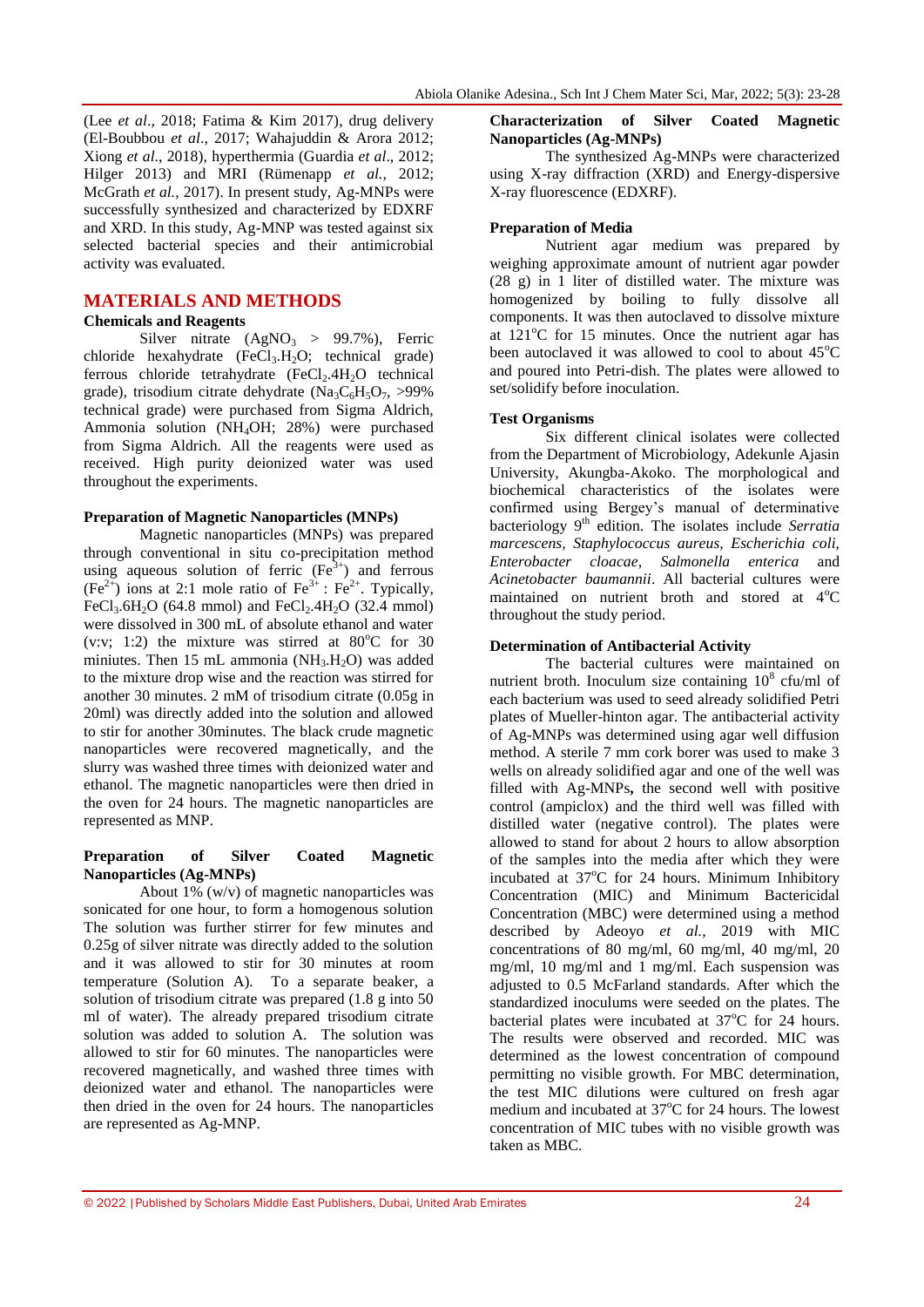# **RESULTS**

**Characterization silver coated magnetic nanoparticles XRD patterns of silver coated magnetic nanoparticles** 

In Fig 1, the X-ray diffraction (XRD) pattern analysis of the synthesized silver coated magnetic nanoparticles indicated the presence of silver (Ag) with three 2 $\theta$  peaks at 32.1°, 44.1°, and 77.6, Fe<sub>3</sub>O<sub>4</sub> (Magnetite) with three peaks at 35.8°, 57.8°, and 63.4°. The presence of the peaks assigned to Ag-MNP was an indication that the compound is composed of magnetite

and silver. The XRD spectrum revealed that the synthesized silver nanoparticles were crystalline and in nanocrystal form. The peaks can be assigned to the planes (122), (200), and (311) facet of silver crystal respectively (Jemal *et al*., 2017). The XRD diffractograms clearly revealed the formation of the  $Fe<sub>3</sub>O<sub>4</sub>$ . The diffraction peaks show the characteristic of magnetite which were indexed for the following Miller Indices (311), (511) and (440) (Hui *et al*., 2008; Yang *et al*., 2005). The XRD spectrum revealed that the produced silver nanoparticles were crystalline and in nanocrystal form.



**Figure 1: XRD diffractogram of Ag-MNPs**

#### **Energy-dispersive X-ray fluorescence (EDXRF) of silver coated magnetic nanoparticles**

Energy-dispersive X-ray fluorescence spectrum is presented in Figure 2. Energy-dispersive Xray fluorescence a non-destructive elemental analysis was used to characterize the synthesized Ag-MNPs to confirm the presence of the expected elements. The EDXRF analysis revealed the presence of iron peak and that of silver which confirms the successful synthesis of Ag-MNPs and the successful coating of magnetic nanoparticles with silver.



**Figure 2: Energy-dispersive X-ray fluorescence (EDXRF) of silver coated magnetic nanoparticles**

#### **Antibacterial activity of silver coated magnetic nanoparticles**

Antibacterial activity of silver coated magnetic nanoparticles (Ag-MNPs) against six different organisms (Table 1). Ag-MNPs exhibited an effective antibacterial activity against *S. marcescens* and *S. aureus*, while the compound was ineffective against other bacteria. The diameters of the zones of inhibition were found to be 20 mm and 27 mm for *S. marcescens* 

and *S. aureus,* respectively (Table 1). The MIC and the MBC were also investigated and the results were presented in Tables 2 and 3. The MIC for both organisms were found to be 10 mg/ml, this indicated that 10 mg/ml of Ag-MNPs inhibited the growth of *S. marcescens* and *S. aureus* while MBC result revealed that at a concentration of 20 mg/ml, none of these two organisms were able to grow, hence were both inhibited by Ag-MNPs (Table 3).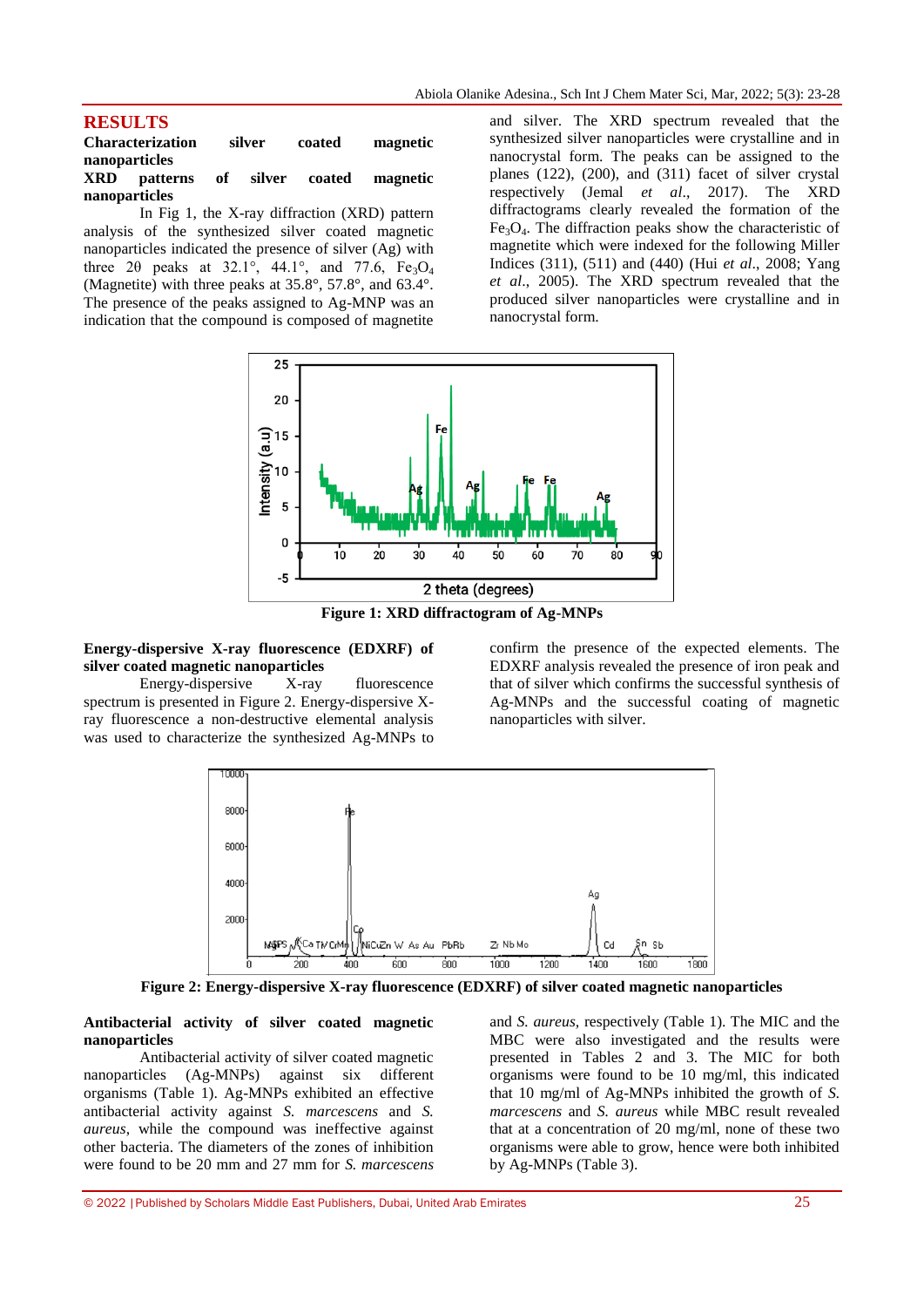| Organism                | Diameter of inhibition zone (mm) |
|-------------------------|----------------------------------|
| Serratia marcescens     | $20+1.0$                         |
| Staphylococcus aureus   | $28 + 2.5$                       |
| Escherichia coli        | $9 + 0.5$                        |
| Enterobacter cloacae    | $7+0$                            |
| Salmonella enterica     | $10+0.5$                         |
| Acinetobacter baumannii | $8 + 0.5$                        |

**Table 1: Antibacterial Susceptibility test of silver coated magnetic nanoparticles against some bacterial isolates**

Key:  $1-14 =$  Resistant;  $15-19 =$  Intermediate; 20 and above = Susceptible. Values presented with standard errors of the means (±SEM).

#### **Table 2: Minimum inhibitory concentration of Ag-MNPs against selected bacterial isolates**

| <b>Test organisms</b> | 80 <sub>mg</sub> | 60 <sub>mg</sub> | 40 <sub>mg</sub> | $20mg + 10mg$ | m <sub>2</sub> |
|-----------------------|------------------|------------------|------------------|---------------|----------------|
| Serratia marcescens   |                  |                  |                  |               |                |
| Staphylococcus aureus |                  |                  |                  |               | -              |

**Key:**  $+=$  growth;  $=$  no growth

**Table 3: Minimum bactericidal concentration of Ag-MNPs against selected bacterial isolates**

| <b>Test organisms</b>     | <b>80mg</b> | $60mg$   $40mg$   $20mg$   $10mg$ |  |
|---------------------------|-------------|-----------------------------------|--|
| Serratia marcescens       |             |                                   |  |
| $Staphylococcus aureus$ + |             |                                   |  |

**Key:**  $+=$  growth;  $=$  no growth

#### **DISCUSSION**

Silver coated magnetite nanoparticle was successfully synthesized and the elemental composition of the synthesized nanoparticles was characterized using EDXRF. The XRD result confirmed the successful synthesis of the nanoparticles, thus, revealing the peaks that are assigned to magnetite and silver respectively. In order to discover alternative agents for multidrug-resistant bacteria, silver and magnetic nanoparticles have exhibited exceptional antibacterial activity against a variety of microorganisms (Dakal *et al*., 2016; Li et al., 2018)

Ag-MNPs were investigated for antimicrobial activity against six bacterial species (*S. marcescens, S. aureus, E. coli, E. cloacae, S. enterica* and *A. baumannii)*. The compound exhibited an effective activity against two out of the six test organisms with *S. marcescens* and *S. aureus,* the obtained results showed that *S. aureus* was more susceptible Ag-MNPs than *Serratia marcescens*. Similar results were reported by Laskowska *et al*. (2018) who reported bactericidal effect and immunomodulatory properties of magnetic nanoparticles functionalized by 1,4-dihydropyridines. The results obtained from this study revealed that the findings of this research revealed that other organisms were resistant to Ag-MNPs (Table 1). Also, from the toxicity point of view, synthesized Ag-MNPs, under the same experimental conditions, selectively kills bacterial species (*S. marcescens* and *S. aureus*), and exhibited insignificant or lower level of toxicity towards other organisms (*E. coli, E. cloacae, S. enterica* and *A. baumannii*).

The susceptibility of the organisms (*S. marcescens* and *S. aureus*) towards Ag-MNPs could be

attributed to the fact that the synthesized Ag-MNPs have the ability to penetrate the cell wall of organisms. The ability of silver to interact with bacteria causing severe disruption to the cell (Kim *et al*., 2007). Bacteria exposure to magnetic nanoparticles produce reactive oxygen species inside the cell, which damage a range of cellular constituents, disrupt cell function, and eventually leads to cell death (Li *et al*., 2018). The Ag-MNPs' antibacterial activity is influenced by the bacterial membrane's composition and structure (Kim *et al*., 2007). The Ag-MNPs' impact on bacteria results in membrane attachment, membrane penetration, and morphological alterations, all of which lead to cell death.

#### **CONCLUSION**

The synthesized silver coated magnetic nanoparticles demonstrated remarkable antibacterial activity against *S. marcescens,* and *S. aureus* whereas less activity was shown towards *A. baumannii, E. coli, S. enteric* and *E. cloacae.* Therefore, Ag-MNPs has antibacterial capacity and could be an effective compound of choice for treating bacterial infections, which serves as an alternative means for new drug discovery and overcoming the challenge of multidrug resistance.

# **ACKNOWLEDGEMENTS**

Author acknowledge the contribution of the following people towards the success of this study. Mr O.Akele (Microbiology Laboratory, A.A.U.A), Segun Ogunbode, Oyindamola Olomoshua, Bukola Oloruntoba and Emmanuel Oloruntimehin.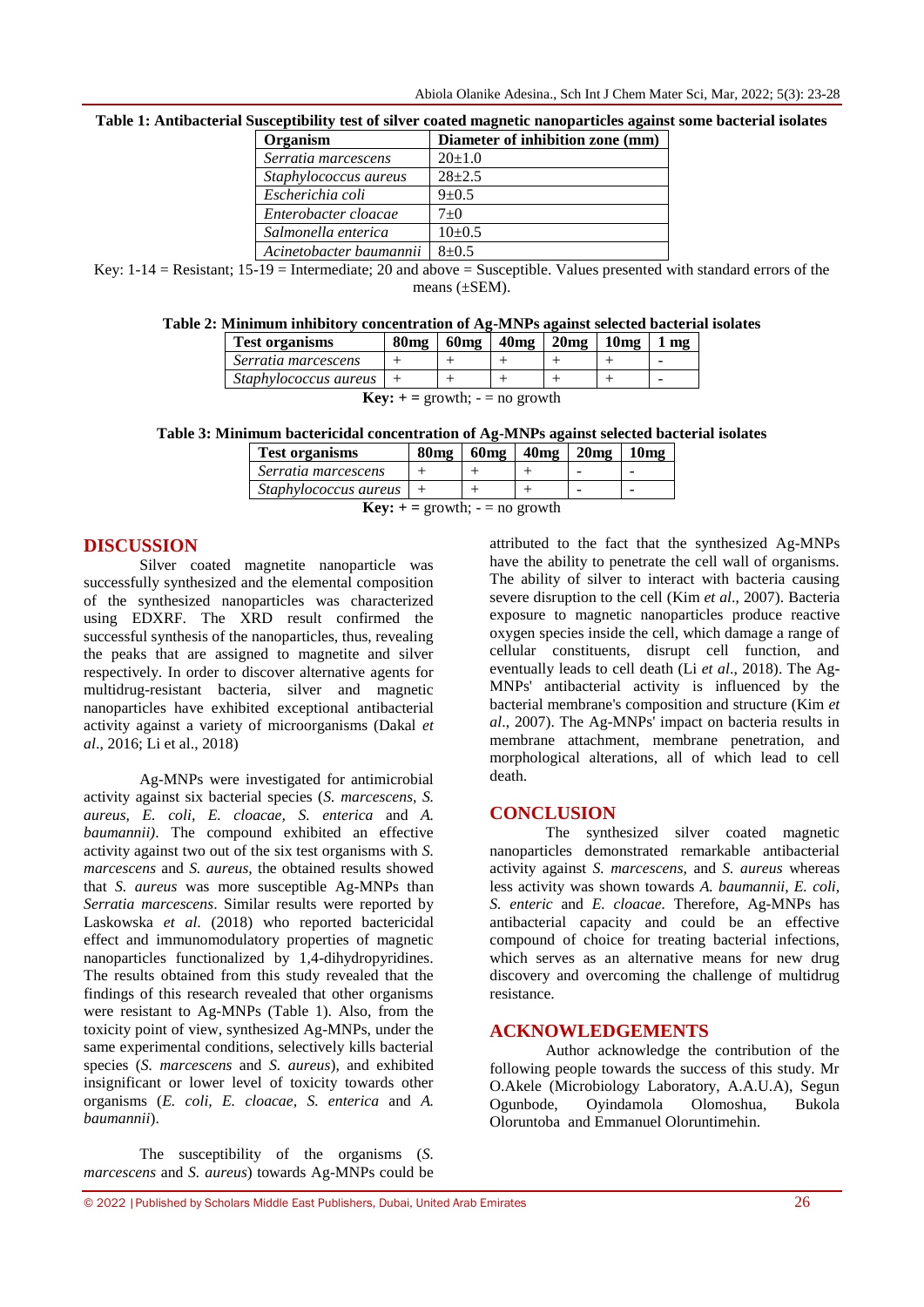# **REFERENCES**

- Apalangya, V., Rangari, V., Tiimob, B., Jeelani, S., & Samuel, T. (2014). Development of antimicrobial water filtration hybrid material from bio source calcium carbonate and silver nanoparticles. *Applied Surface Science*, 295, pp.108–114. Available at: http://dx.doi.org/10.1016/j.apsusc.2014.01.012.
- Arakha, M., Saleem, M., Mallick, B. C., Jha, S. (2015). The effects of interfacial potential on antimicrobial propensity of ZnO nanoparticle. *Scientific Reports*, 5, pp.1–10.
- Azam, A., Ahmed, A. S., Oves, M., Khan M.S., Habib, S. S., Memic, A. (2012). Antimicrobial activity of metal oxide nanoparticles against Grampositive and Gram-negative bacteria : a comparative study. *International Journal of Nanomedicine*, 7, pp.6003–6009.
- Behera, S. S., Jha, S., Arakha, M., & Panigrahi, T. K. (2013). Synthesis of Silver Nanoparticles from Microbial Source-A Green Synthesis Approach , and Evaluation of its Antimicrobial Activity against Escherichia coli. *International Journal of Engineering Reseach and Application*, 3(2), 58–62.
- Dakal, T. C., Kumar, A., Majumdar, R. S., & Yadav, V. (2016). Mechanistic Basis of Antimicrobial Actions of Silver Nanoparticles. *frontiers in Microbiology*, 7(November), pp.1–17.
- El-Boubbou, K., Azar, D., Bekdash, A., & Abi-Habib, R. J. (2017). Doxironide magnetic nanoparticles for selective drug delivery to human acute myeloid leukemia. *Journal of Biomedical Nanotechnology*, 13(5), pp.500–512.
- Fatima, H., & Kim, K. S. (2017). Magnetic nanoparticles for bioseparation. *Korean Journal of Chemical Engineering*, 34(3), pp.589–599.
- Guardia, P., Di Corato, R., Lartigue, L., Wilhelm, C., Espinosa, A., Garcia-Hernandez, M., ... & Pellegrino, T. (2012). Water-soluble iron oxide nanocubes with high values of specific absorption rate for cancer cell hyperthermia treatment. *ACS nano*, *6*(4), 3080-3091.
- Haun, J. B., Yoon, T. J., Lee, H., Weissleder, R. (2011). Molecular detection of biomarkers and cells using magnetic nanoparticles and diagnostic magnetic resonance. *Methods in molecular biology (Clifton, N.J.)*, 726, pp.33–49.
- Hilger, I. (2013). In vivo applications of magnetic nanoparticle hyperthermia. *International Journal of Hyperthermia*, 29(8), pp.828–834.
- Huang, N. M., Lim, H. N., Radima, S., Khiew, P. S., Chiu, W. S., Hashim, R., & Chia, C. H. (2010). Sucrose ester micellar-mediated synthesis of Ag nanoparticles and the antibacterial properties. *Colloids and Surfaces A: Physicochemical and Engineering Aspects*, 353, pp.69–76.
- Hui, C., Shen, C., Yang, T., Bao, L., Tian, J., Ding, H., Li, C., & Gao, H. (2008). Large-scale Fe<sub>3</sub>O<sub>4</sub> nanoparticles soluble in water synthesized by a

facile method. *Journal of Physical Chemistry C*, 112(30), pp.11336–11339.

- Jemal, K., Sandeep, B. V., & Pola, S. (2017). Synthesis, Characterization , and Evaluation of the Antibacterial Activity of Allophylus serratus Leaf and Leaf Derived Callus Extracts Mediated Silver Nanoparticles. *Journal of Nanomaterials*, 2017, pp.1–11.
- Kim, J. S., Kuk, E., Yu, N., Kim, J., Park, S.J., Lee, J., Kim, H., Park, Y.K., Park, H., Hwang C., Kim, Y., Lee, Y., Jeong, D. H., Cho, M. (2007). Antimicrobial effects of silver nanoparticles. *nanomedicine*, 3, pp.95–101.
- Kumar-Krishnan, S., Chakaravarthy, S., Rangel, A. H., Prokhorov, E., Esparza, R., & Meyyappan, M. (2016). Chitosan supported silver nanowire as a platform for direct electrochemistry and highly sensitive electrochemical glucose biosensing. *RSC Advances*, 24, pp.20102–20108.
- Lee, D. W., Fatima, H., & Kim, K. S. (2018). Preparation of Silica Coated Magnetic Nanoparticles for Bioseparation. *Journal of Nanoscience and Nanotechnology*, 18(2), pp.1414– 1418.
- Lee, P., Lee, J., Lee, H., Yeo, J., Hong, S., Nam, K. H., Lee, D., Lee, S. S., & Ko, S. H. (2012). Highly Stretchable and Highly Conductive Metal Electrode by Very Long Metal Nanowire Percolation Network. *Advanced Materials*, 24, pp.3326–3332.
- Li, Y., Yang, D., Wang, S., Li, C., Xue, B., Yang, L., Shen, Z. Jin. M., Wang, J., & Qiu, Z. (2018). The Detailed Bactericidal Process of Ferric Oxide. *Molecules*, 23, p.606.
- McGrath, A. J., Dolan C., Cheong, S., Herman David A. J., Naysmith, B., Zong, F., Galvosas, P., Farrand, K. J., Hermans, I.F., Brimble, M., Williams, D. E., Jin, J., Tilley, R. D. (2017). Stability of polyelectrolyte-coated iron nanoparticles for T2-weighted magnetic resonance imaging. *Journal of Magnetism and Magnetic Materials*, 439, pp.251–258. Available at: http://dx.doi.org/10.1016/j.jmmm.2017.04.026.
- Nagy, A., Harrison, A., & Dutta, P. K. (2011). Silver nanoparticles embedded in zeolite membranes: release of silver ions and mechanism of antibacterial action. *International Journal of Nanomedicine*, 6, pp.1833–1852.
- N Laskowska, K. Gluszek, E. Piktel, Pajuste, K., Durnaś, B. & Król, G., 2018. Bactericidal and immunomodulatory properties of magnetic nanoparticles functionalized by 1,4 dihydropyridines, pp.3411–3424.
- Pandey, P., Datta, M., & Malhotra, B. D. (2008). Prospects of nanomaterials in biosensors. *Analytical Letters*, 41(2), pp.159–209.
- Rümenapp, C., Gleich, B., & Haase, A. (2012). Magnetic nanoparticles in magnetic resonance imaging and diagnostics. *Pharmaceutical Research*, 29(5), pp.1165–1179.